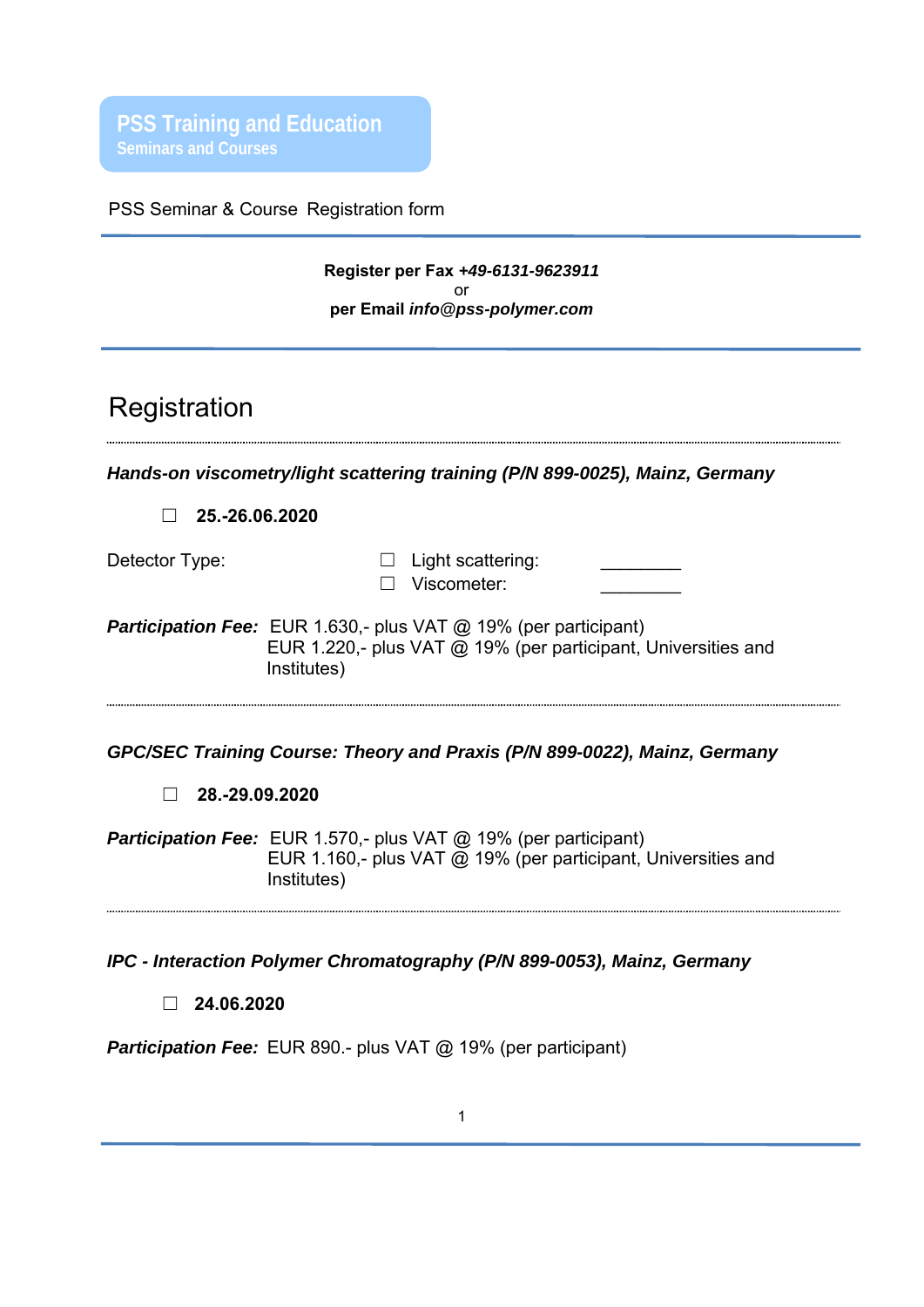

**PSS Training and Education Seminars and Courses** 

PSS Seminar & Course Registration form

## *WinGPC Software Training (P/N 899-0029 to 899-0033), Mainz, Germany*

|        | $\Box$ 14.09.2020 | Light Scattering/Viscometry/Triple* |
|--------|-------------------|-------------------------------------|
| $\Box$ | 15.09.2020        | <b>WinGPC UniChrom</b>              |
| $\Box$ | 16.09.2020        | ChromPilot                          |
|        | $\Box$ 17.09.2020 | ReportDesigner                      |
|        | $\Box$ 18.09.2020 | <b>Compliance Pack</b>              |

**Participation Fee:** EUR 690.- plus VAT @ 19% (per participant and day)

## *GPC/SEC Column Usermeeting (P/N 899-0035), Eindhoven, The Netherlands*

#### ☐ **16.06.2020**

| I'm interested in Workshop | $\Box$ aqueous Application | $\Box$ organic Application |
|----------------------------|----------------------------|----------------------------|
| My main application:       |                            |                            |

**Participation Fee:** EUR 690,- plus VAT @ 21% (per participant) EUR 180,- plus VAT @ 21% (per participant, Universities and Institutes)

# *WinGPC Usermeeting, Eindhoven, The Netherlands*

# ☐ **17.06.2020**

**Participation Fee:** free of charge for registered WinGPC users.

# *SECcurity(²) Training and GPC/SEC Troubleshooting(P/N 899-0035), Eindhoven, The Netherlands*

## ☐ **18.06.2020**

**Participation Fee:** EUR 690,- plus VAT @ 21% (per participant) EUR 180,- plus VAT @ 21% (per participant, Universities and Institutes)





PSS Polymer Standards Service GmbH In der Dalheimer Wiese 5 55120 Mainz |Germany

Phone +49 6131 96239-0 Fax +49 6131 96239-11 E-Mail info@pss-polymer.com Web www.pss-polymer.com Polymer Standards Service-USA, Inc. 160 Old Farm Rd, Suite A Amherst | MA 01002 | USA

Phone +1 413 835-0265 Fax +1 413 835-0354 E-Mail pssusa@pss-polymer.com Web www.pss-polymer.com